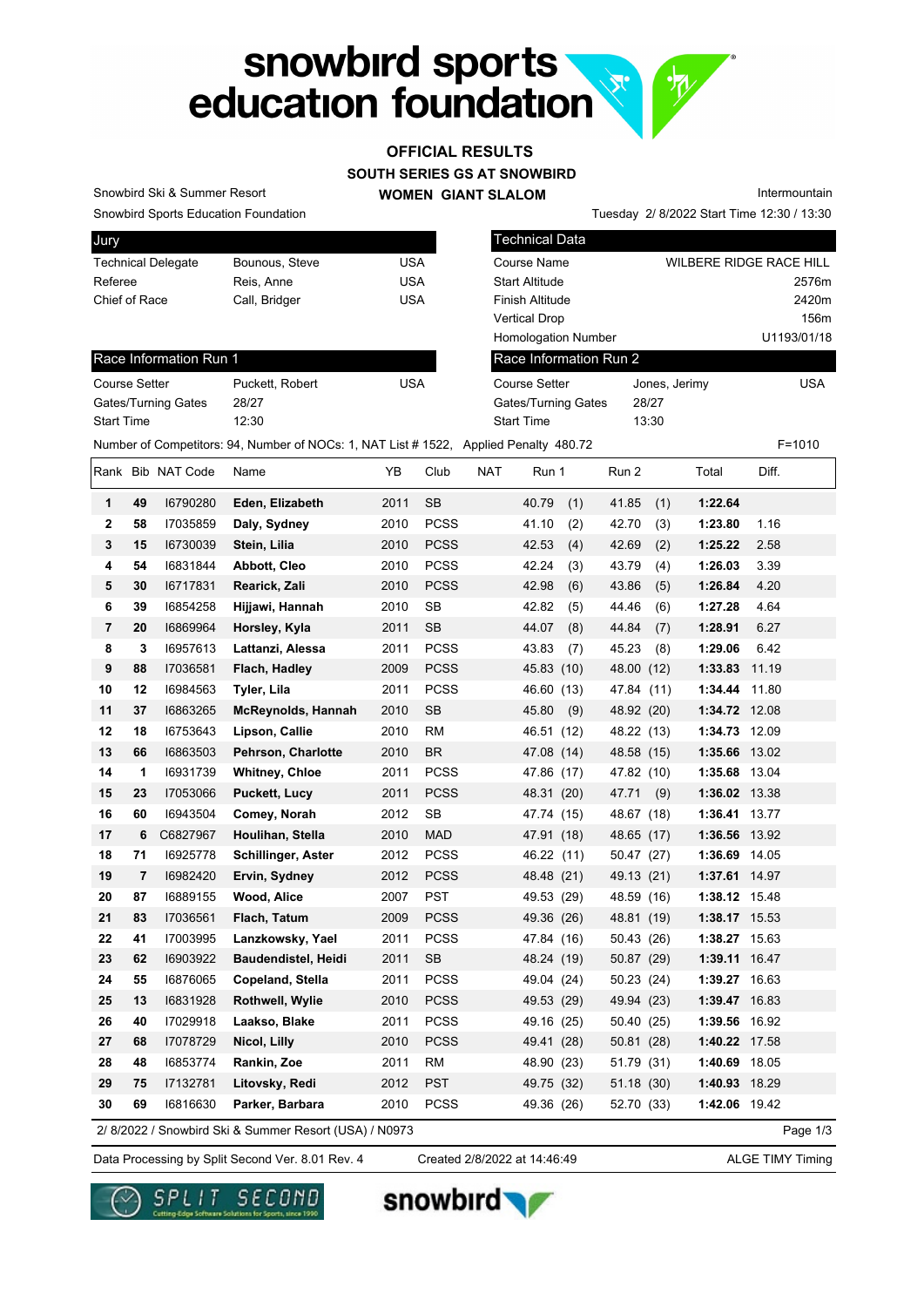## **SOUTH SERIES GS AT SNOWBIRD WOMEN GIANT SLALOM OFFICIAL RESULTS**

Snowbird Sports Education Foundation Snowbird Ski & Summer Resort

## Intermountain

Tuesday 2/ 8/2022 Start Time 12:30 / 13:30

|    |    | Rank Bib NAT Code | Name                       | YB   | Club                       | <b>NAT</b> | Run 1       | Run 2       | Total         | Diff. |
|----|----|-------------------|----------------------------|------|----------------------------|------------|-------------|-------------|---------------|-------|
| 31 | 56 | 16762440          | Larsh, Anjolie             | 2010 | <b>SB</b>                  |            | 49.55 (31)  | 52.58 (32)  | 1:42.13 19.49 |       |
| 32 | 86 | 16863833          | Williams, Jordan           | 2009 | <b>PCSS</b>                |            | 50.79 (36)  | 52.99 (35)  | 1:43.78 21.14 |       |
| 33 | 26 | 16866092          | Thomas, Lily               | 2012 | <b>PCSS</b>                |            | 51.87 (40)  | 53.05 (36)  | 1:44.92 22.28 |       |
| 34 | 22 | 17026593          | Easley, Emersyn            | 2011 | <b>SBN</b>                 |            | 52.12 (42)  | 52.98 (34)  | 1:45.10 22.46 |       |
| 35 | 65 | 16864607          | <b>Brower, Ellie</b>       | 2010 | <b>SB</b>                  |            | 51.27 (38)  | 53.99 (39)  | 1:45.26 22.62 |       |
| 36 | 74 | 16895100          | <b>Richter, Quinn</b>      | 2010 | <b>PCSS</b>                |            | 51.12 (37)  | 54.35 (43)  | 1:45.47 22.83 |       |
| 37 | 61 | 16997039          | Morgan, Margaux Mei M 2011 |      | <b>RM</b>                  |            | 49.77 (33)  | 56.00 (52)  | 1:45.77 23.13 |       |
| 38 | 38 | 16948081          | Sell, Charlotte            | 2011 | <b>PCSS</b>                |            | 50.65 (35)  | 55.21 (48)  | 1:45.86 23.22 |       |
| 39 | 4  | 16980712          | Hanlon, Gabrielle          | 2011 | <b>RM</b>                  |            | 52.22 (43)  | 53.81 (38)  | 1:46.03 23.39 |       |
| 40 | 31 | 17024623          | Dumas, Toni                | 2010 | <b>SBN</b>                 |            | 52.41 (44)  | 54.07 (40)  | 1:46.48 23.84 |       |
| 41 | 47 | 16889168          | Wood, Ada                  | 2012 | <b>PST</b>                 |            | 52.05(41)   | 54.56 (44)  | 1:46.61 23.97 |       |
| 42 | 81 | 17050584          | McKenzie, Maida            | 2009 | <b>PCSS</b>                |            | 53.39 (50)  | 53.38 (37)  | 1:46.77 24.13 |       |
| 43 | 17 | 16805869          | Russell, Jane              | 2010 | AH                         |            | 53.03(47)   | 54.34 (42)  | 1:47.37 24.73 |       |
| 44 | 53 | 16838620          | <b>Marchant, Brecken</b>   | 2011 | <b>SB</b>                  |            | 51.46 (39)  | 55.99 (51)  | 1:47.45 24.81 |       |
| 45 | 89 | 17110448          | Burtseva, Sophia           | 2008 | <b>PST</b>                 |            | 53.19 (49)  | 54.28 (41)  | 1:47.47 24.83 |       |
| 46 | 85 | 16890173          | Watson, Lola               | 2009 | AH                         |            | 53.72 (52)  | 54.63 (45)  | 1:48.35 25.71 |       |
| 47 | 25 | 16708785          | Duffy, Anna                | 2011 | <b>BR</b>                  |            | 53.44 (51)  | 55.13 (47)  | 1:48.57 25.93 |       |
| 48 | 78 | 17047422          | Jenson, Harper             | 2011 | <b>RM</b>                  |            | 49.83 (34)  | 58.83 (61)  | 1:48.66 26.02 |       |
| 49 | 16 | 16960406          | Galen, Dylan               | 2010 | RM                         |            | 53.06 (48)  | 56.01 (53)  | 1:49.07 26.43 |       |
| 50 | 32 | 16787539          | Vallieres, Olivia          | 2011 | <b>PCSS</b>                |            | 54.12 (56)  | 55.10 (46)  | 1:49.22 26.58 |       |
| 51 | 34 | 16808625          | Ferguson, Holland          | 2011 | AH                         |            | 54.02 (54)  | 55.77 (49)  | 1:49.79 27.15 |       |
| 52 | 29 | 16810985          | Vars, Natalia              | 2011 | <b>SB</b>                  |            | 54.11 (55)  | 55.91 (50)  | 1:50.02 27.38 |       |
| 53 | 44 | X7146649          | Kaukab, Yasmeen            | 2011 | <b>SBN</b>                 |            | 52.49 (45)  | 58.04 (58)  | 1:50.53 27.89 |       |
| 54 | 52 | 17136679          | <b>Stansbury, Audrey</b>   | 2012 | <b>PCSS</b>                |            | 53.93 (53)  | 56.83 (54)  | 1:50.76 28.12 |       |
| 55 | 42 | 16804995          | Jarvie, Kate               | 2011 | <b>SB</b>                  |            | 54.47 (57)  | 56.94 (55)  | 1:51.41 28.77 |       |
| 56 | 28 | 17091841          | <b>Cummens, Simone</b>     | 2013 | <b>SBN</b>                 |            | 55.65 (62)  | 56.97 (56)  | 1:52.62 29.98 |       |
| 57 | 10 | 17024596          | Baker, Picabo              | 2010 | <b>SBN</b>                 |            | 55.40 (61)  | 57.61 (57)  | 1:53.01 30.37 |       |
| 58 | 79 | 16958483          | August, Addison            | 2010 | RM                         |            | 48.48 (21)  | 1:05.33(83) | 1:53.81 31.17 |       |
| 59 | 93 | 16888754          | Archibald, Claire          | 2009 | AH                         |            | 55.04 (58)  | 58.89 (62)  | 1:53.93 31.29 |       |
| 60 | 73 | 17141347          | <b>Fallis, Ruby</b>        | 2010 | <b>SBN</b>                 |            | 55.14 (59)  | 58.94 (63)  | 1:54.08 31.44 |       |
| 61 | 67 | 16709974          | Larsen, Callie             | 2011 | <b>SB</b>                  |            | 56.22 (63)  | 59.11 (65)  | 1:55.33 32.69 |       |
| 62 | 51 | 16864100          | Widmer, Evangeline         | 2012 | $\ensuremath{\mathsf{SB}}$ |            | 57.27 (66)  | 58.48 (59)  | 1:55.75 33.11 |       |
| 63 | 82 | 16709070          | McLean, Stella             | 2009 | <b>BR</b>                  |            | 57.43 (67)  | 58.54 (60)  | 1:55.97 33.33 |       |
| 64 | 9  | 16948398          | Johnson, Tessa             | 2011 | ${\sf SB}$                 |            | 56.88 (65)  | 59.56 (68)  | 1:56.44 33.80 |       |
| 65 | 92 | 17130401          | Williams, Savvy            | 2009 | <b>PCSS</b>                |            | 57.97 (69)  | 59.38 (67)  | 1:57.35 34.71 |       |
| 66 | 57 | 16936814          | Drummond, Jana             | 2012 | <b>PCSS</b>                |            | 58.47 (70)  | 58.94 (63)  | 1:57.41 34.77 |       |
| 67 | 43 | 17042057          | Gilbert, Willow            | 2012 | <b>SBN</b>                 |            | 57.62 (68)  | 1:00.39(71) | 1:58.01 35.37 |       |
| 68 | 70 | 16948078          | Greener, Camryn            | 2012 | SB                         |            | 56.76 (64)  | 1:01.96(74) | 1:58.72 36.08 |       |
| 69 | 91 | 17008024          | Barney, Tanna              | 2008 | SB                         |            | 1:00.18(76) | 59.24 (66)  | 1:59.42 36.78 |       |
|    | 5  | 16921225          | Johnson, Emma              | 2012 | SB                         |            | 59.22 (73)  | 1:00.20(70) | 1:59.42 36.78 |       |
| 71 | 35 | X7146663          | Kaukab, Farah              | 2012 | <b>SBN</b>                 |            | 58.67 (71)  | 1:01.28(72) | 1:59.95 37.31 |       |
| 72 | 90 | 16866181          | Johnson, Lily              | 2009 | SB                         |            | 59.29 (74)  | 1:01.60(73) | 2:00.89 38.25 |       |
| 73 | 8  | 16863418          | Duffy, Claire              | 2013 | <b>BR</b>                  |            | 1:03.04(83) | 59.75 (69)  | 2:02.79 40.15 |       |
| 74 | 11 | X6947295          | Rayment, Alyssa            | 2012 | <b>PCSS</b>                |            | 1:00.67(78) | 1:02.52(75) | 2:03.19 40.55 |       |
| 75 | 76 | 16752051          | Cook, Boeri                | 2010 | <b>SB</b>                  |            | 58.88 (72)  | 1:04.65(82) | 2:03.53 40.89 |       |
|    |    |                   |                            |      |                            |            |             |             |               |       |

2/ 8/2022 / Snowbird Ski & Summer Resort (USA) / N0973

Page 2/3

Data Processing by Split Second Ver. 8.01 Rev. 4 Created 2/8/2022 at 14:46:49 ALGE TIMY Timing

Created 2/8/2022 at 14:46:49